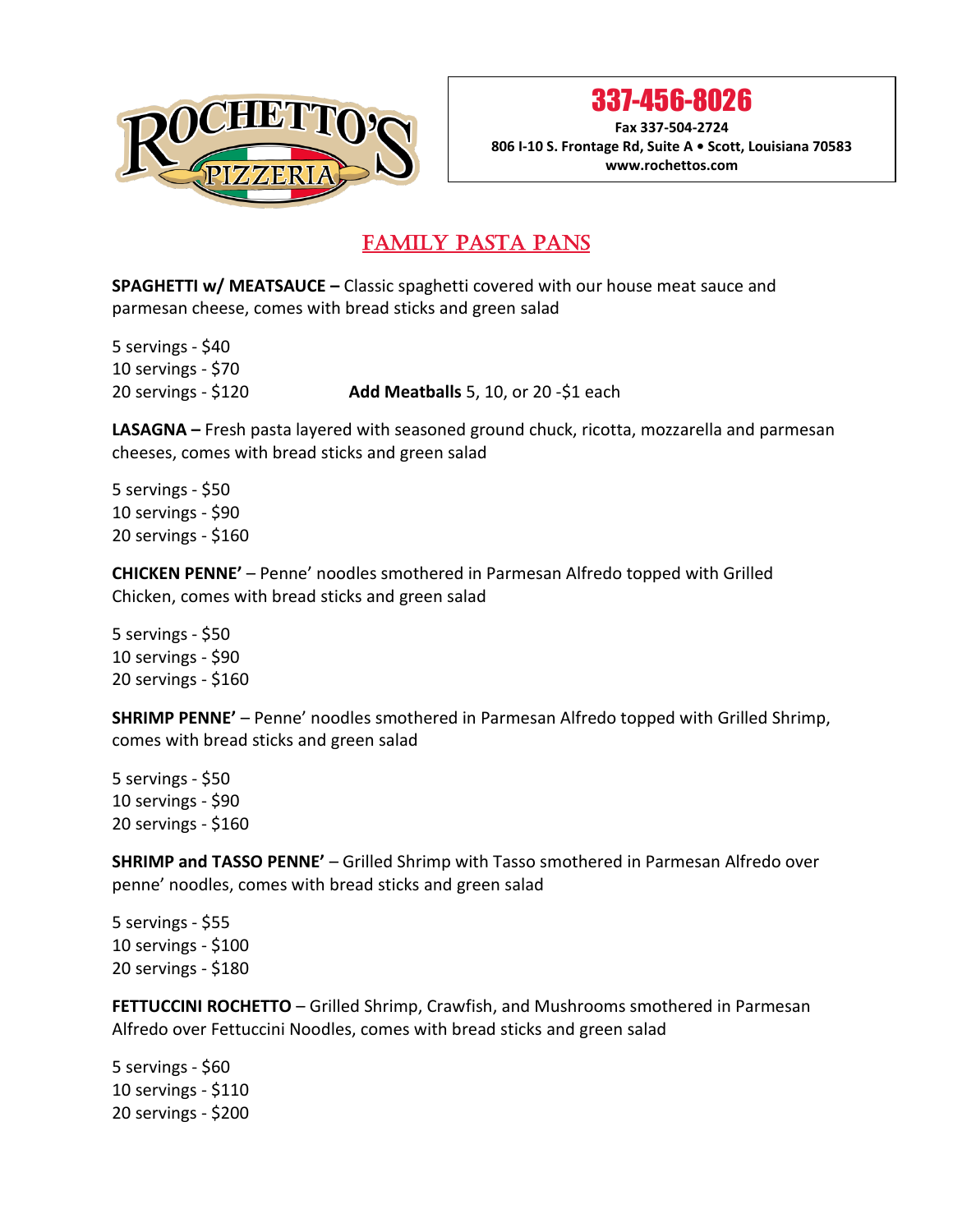

337-456-8026

**Fax 337-504-2724 806 I-10 S. Frontage Rd, Suite A • Scott, Louisiana 70583 www.rochettos.com**

# SALAD TRAYS  **(SERVES 6)**

### **\$20**

**Green Salad -** Iceberg/ Romaine blend, tomatoes, red onions, eggs and seasoned croutons

## **\$26**

**Fresh Garden** – Iceberg/ Romaine blend, tomatoes, red onions, black and green olives, eggs and seasoned croutons

# **\$26**

**Caesar Salad –** Spinach and Romaine blend, red onions, eggs, parmesan cheese and seasoned croutons

# **\$30**

**Rochettos House Salad –** Diced ham, tomatoes, green and black olives, eggs over Iceberg / Romaine blend topped with shredded mozzarella and seasoned croutons

# **\$34**

**Cranberry Chicken Salad –** Fried or grilled chicken, smoked bacon, sun dried cranberries eggs over Spinach and Romaine blend topped seasoned croutons

### Dressing choices include:

Ranch, Fat Free Rach, Italian, Fat Free Italian, French, Thousand Island, Caesar, Balsamic Vinaigrette. Raspberry Vinaigrette, Blue cheese, Oil and Vinegar